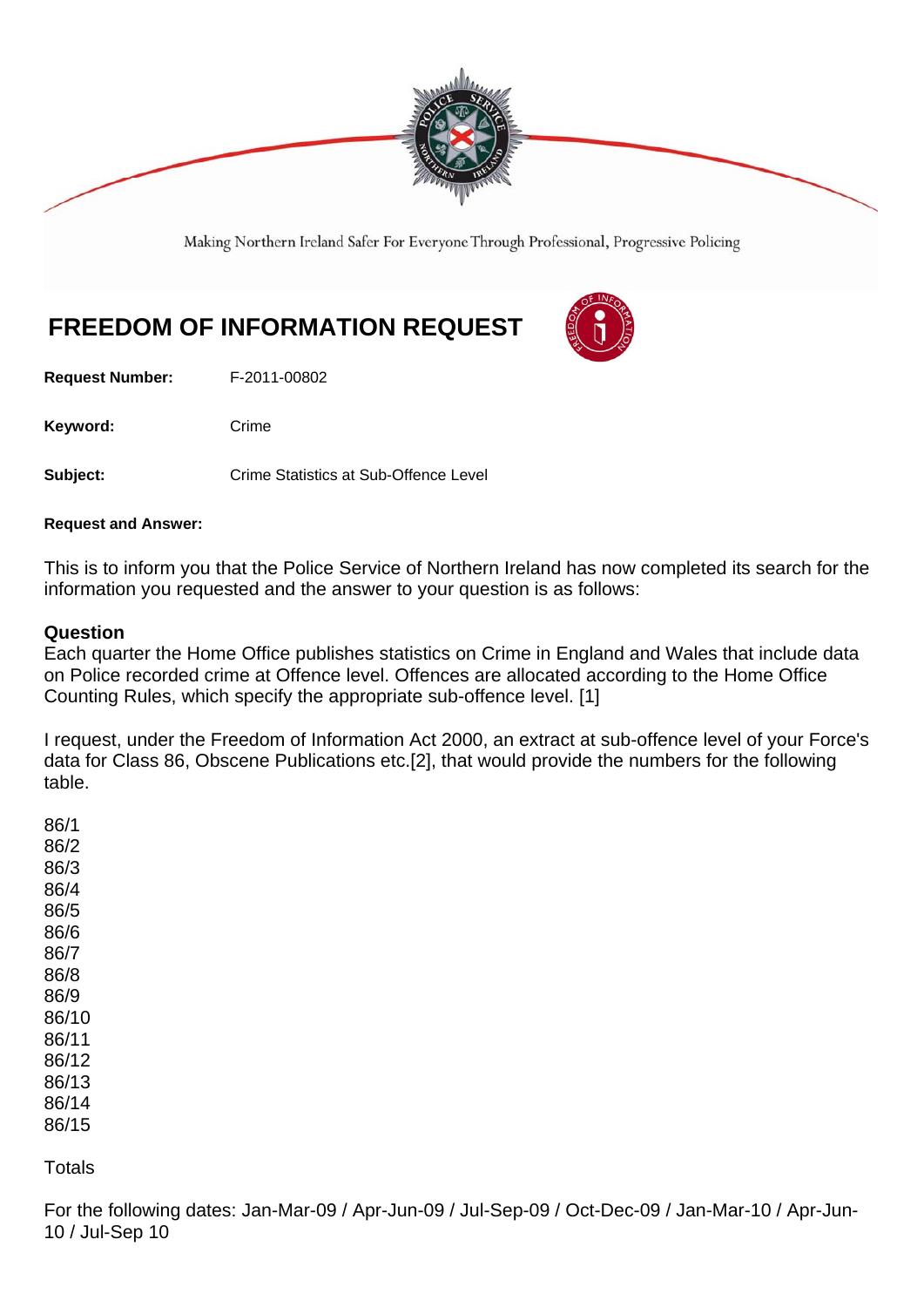#### **Answer**

Please see table below in relation to 'Recorded offences relating to Home Office sub classification - 86 Obscene publications, etc. and protected sexual material, Northern Ireland.'

If you have any queries regarding your request or the decision please do not hesitate to contact me on 028 9070 0164. When contacting the Freedom of Information Team, please quote the reference number listed at the beginning of this letter.

If you are dissatisfied in any way with the handling of your request, you have the right to request a review. You should do this as soon as possible, or in any case within two months of the date of issue of this letter. In the event that you require a review to be undertaken, you can do so by writing to the Head of Freedom of Information, PSNI Headquarters, 65 Knock Road, Belfast, BT5 6LE or by emailing foi@psni.pnn.police.uk.

If following an internal review, carried out by an independent decision maker, you were to remain dissatisfied in any way with the handling of the request you may make a complaint, under Section 50 of the Freedom of Information Act, to the Information Commissioner's Office and ask that they investigate whether the PSNI has complied with the terms of the Freedom of Information Act. You can write to the Information Commissioner at Information Commissioner's Office, Wycliffe House, Water Lane, Wilmslow, Cheshire, SK9 5AF. In most circumstances the Information Commissioner will not investigate a complaint unless an internal review procedure has been carried out, however the Commissioner has the option to investigate the matter at his discretion.

Please be advised that PSNI replies under Freedom of Information may be released into the public domain via our website @ www.psni.police.uk

Personal details in respect of your request have, where applicable, been removed to protect confidentiality.